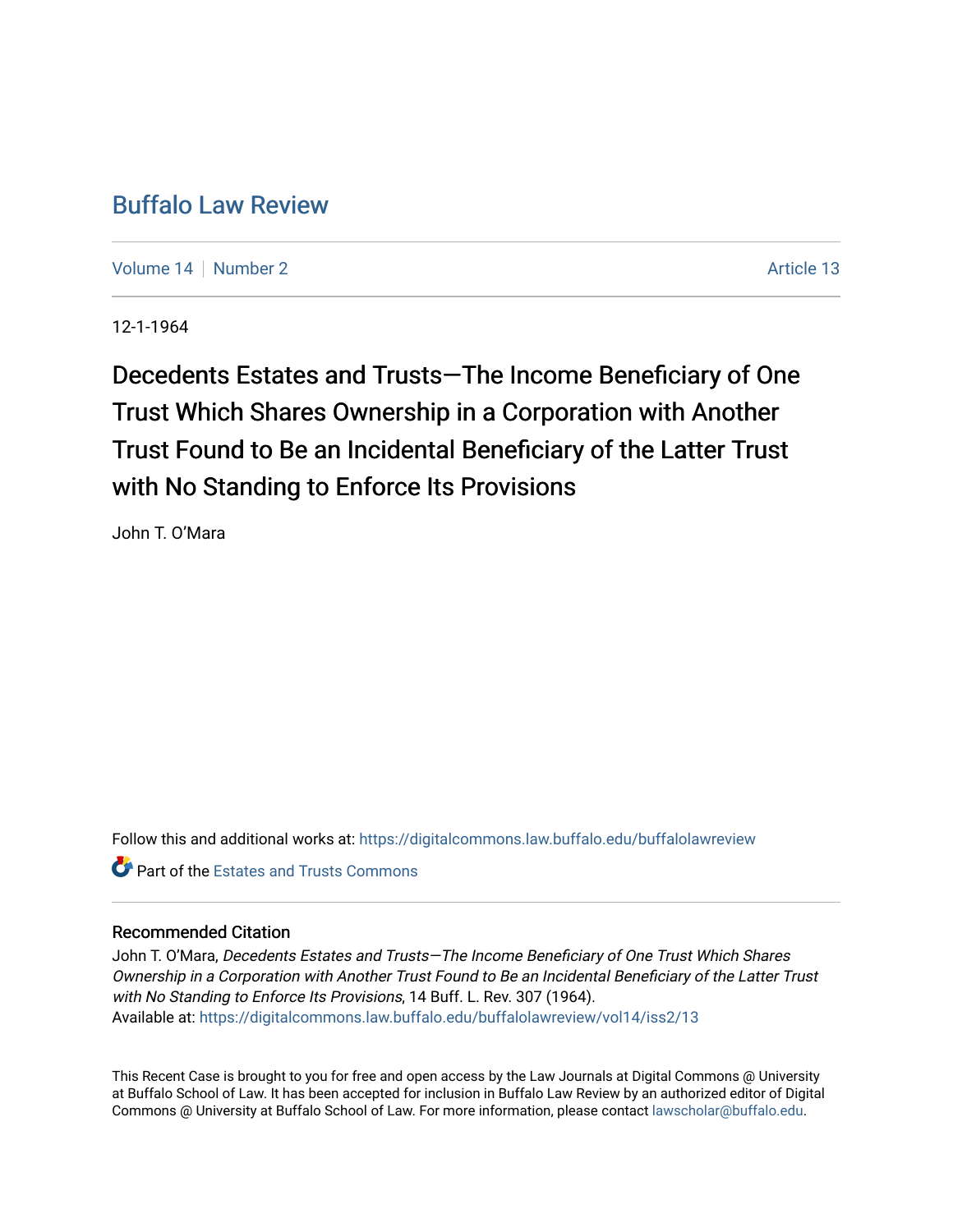interpretation of New York's Constitution. Nor did they answer the inability of the legislature to take away one's jury rights by authorizing an equity court to take jurisdiction of an action previously triable at law. Other proceedings $41$ in Surrogate's Court directing payment of a sum of money without jury trial as of right are distinguishable in that they arose after the estate was placed in the hands of this court. The instant holding does not mean that the new revision is invalid as Judge Burke feared. Although there is no express provision for trial by jury, the discretion given the Surrogate to determine claims does not necessarily exclude juries. A trial by jury can still be obtained as of right under Surrogate's Court Act section 68. Perhaps the only way to achieve speedy, uniform settlement of claims against estates without trial by jury is by constitutional reform.

#### THomAs M. WARD

## THE INcomra BENEFICIARY **OF ONE** TRUST WHICH SHAREs OWNERSHIP **IN A** CORPORATION WITH ANOTHER TRUST FOUND TO BE AN INCIDENTAL BENE-FICIARY OF THE LATTER TRUST WITH No **STANDING** To ENFORCE ITS **PROVISIONS**

Vincent and Walter McGuire incorporated a wiping materials company, later known as McGuire Bros. Incorporated, in 1916. Each owned one-half of the stock. Later they incorporated Walvin, a real estate holding company. Again, they owned the stock equally between them. Until the death of Vincent in 1936 they operated the two corporations successfully and harmoniously. By his will, Vincent bequeathed his **50** per cent ownership in each of the two corporations in the following manner: he placed 49 per cent of his ownership in each into a trust, naming his wife as income beneficiary; the remaining one per cent he willed to his brother Walter in order to secure in him controlling interest in the two<sub>g</sub>corporations. Walter died in 1951 and by his will placed his controlling interest in each corporation in another trust. Thus the deaths of Vincent and Walter resulted in the creation of two trusts. The Vincent trust owning 49 per cent of each corporation and the Walter trust owning 51 per cent. Plaintiff, as testamentary trustee of the minority Vincent trust, brought an action on behalf of his income beneficiary. He sought to compel the defendant, testamentary trustee of the majority Walter trust,<sup>1</sup> to distribute a larger portion of the earnings of each corporation. The plaintiff argued that as a trustee of the majority trust, defendant had duties to both the income beneficiary and the remaindermen of that trust. These duties were said to require equal treatment of each of the two types of beneficiaries and to favor neither. Plaintiff contended that by defendant's failure to declare and distribute larger dividends

<sup>41.</sup> See note 32 *supra.*

<sup>1.</sup> The defendant was not sued by virtue of his position as a director of each of the corporations, but rather as a testamentary trustee who controlled the distribution of income to his majority trust's beneficiaries because of his corporate directorship.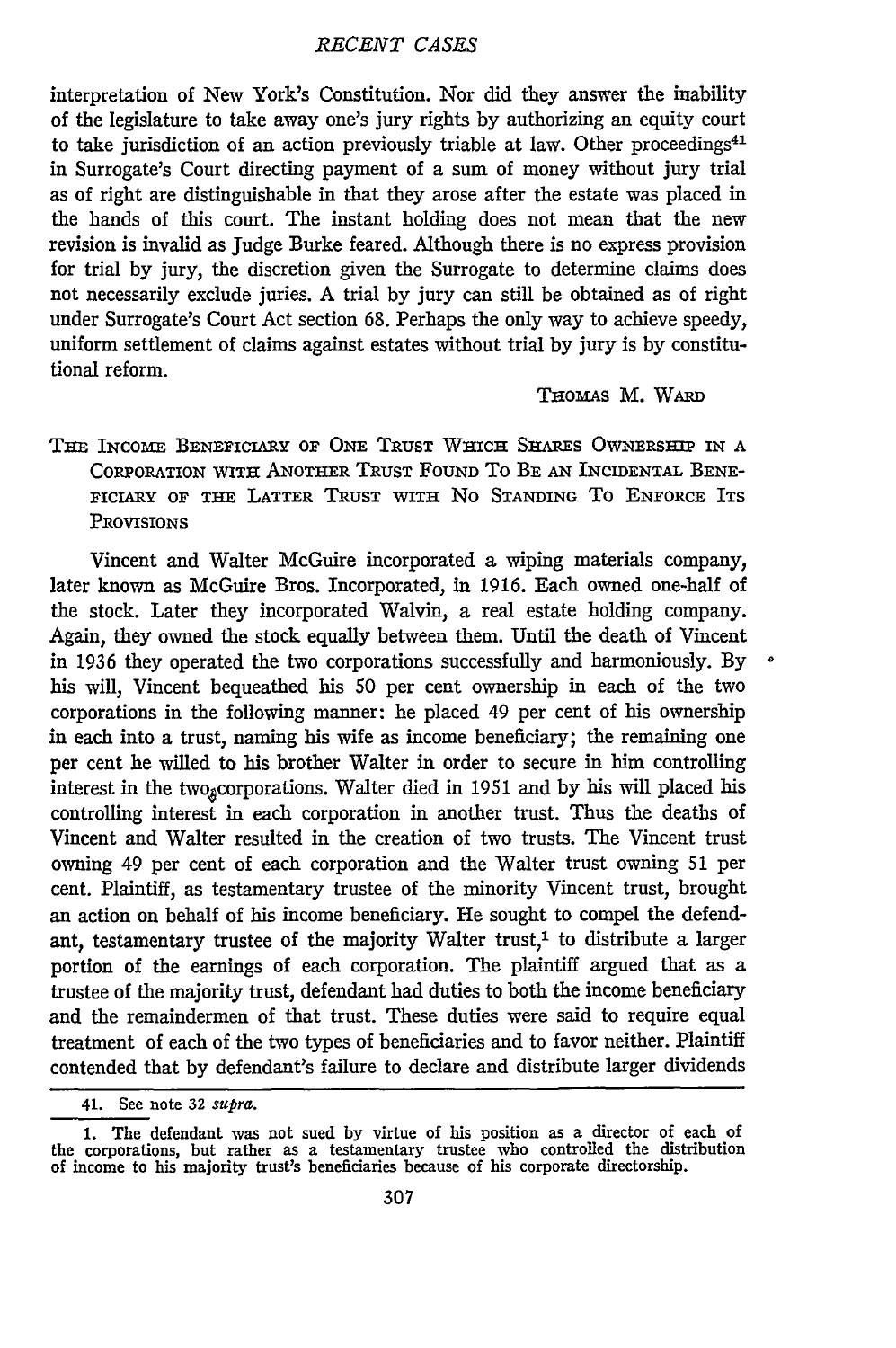he was depriving his majority trust's income beneficiary of monies due her while unlawfully enhancing the interests of his remaindermen. Thus, if plaintiff's contentions were upheld, the result would be increased revenue to the income beneficiary of the majority trust. Such an increase would necessitate the declaration of larger dividends causing more income to inure to the minority trust's income beneficiary. Defendant's motion to dismiss for failure to state a cause of action was denied by New York Supreme Court Special Term; the Appellate Division reversed.2 On appeal, the Court of Appeals affirmed, Chief Judge Desmond dissenting. The Court held that where a corporation is owned by two trusts, the income beneficiary of one trust has no standing to sue the trustee of the other trust to compel him to distribute income to his trust's income beneficiary. *Cashman v. Petrie,* 14 N.Y.2d 426, 201 N.E.2d *24,* 252 N.Y.S.2d 447 (1964).

The fiduciary duties of a testamentary trustee require him to be scrupulously fair to his beneficiaries.<sup>3</sup> The trustee is under a duty to administer the trust for the sole benefit and interest of the beneficiaries,<sup>4</sup> and must not be guided by the interests of any third person.5 The reason for such a rule is that it is difficult for an individual to act fairly on behalf of two interests in the same transaction. 6 The law fears that consciously or unconsciously a trustee so situated will tend to favor one party or interest over the other, even perhaps by straining to avoid such favoritism.<sup>7</sup> However, as between two "beneficiaries"<sup>8</sup> of the same trust, the trustee must treat them with impartiality, favoring neither the income beneficiary nor the remainderman.9

A person is a beneficiary of a trust if the settlor manifests an explicit intention to give him a beneficial interest in the trust.'0 Absent such articulated manifestation, any benefit derived from the performance of the trust is considered incidental and any person claiming such benefit is an incidental beneficiary with no right to enforce the trust.<sup>11</sup> The incidental beneficiaries

8. In discussing standing to sue, authorities group both income beneficiary and re- maindermen into the broad classification of "beneficiaries."

10. Matter of Rockefeller, 12 N.Y.2d 124, 187 N.E.2d 764, 237 N.Y.S.2d **300** (1962); Restatement (Second), Trusts § **127** (1959). 11. Matter of Niven, 274 App. Div. 843, 80 N.Y.S.2d 660 (4th Dep't 1948), *aft'd,*

299 N.Y. 551, 85 N.E.2d 428 (1949); City Bank Farmers Trust Co. v. MacFadden, 299 NXY. 711, **87** N.E.2d 124, 70 N.Y.S.2d **559** (1949); Matter of Grube, **162** Misc. **228,** 294 N.Y. Supp. 306 (Surr. Ct. 1937), *aff'd,* 251 App. Div. 894, 298 N.Y. Supp. **638 (2d** Dep't 1937); Matter of Sill, 41 Misc. 270, 84 N.Y. Supp. 213 (Surr. Ct. 1903). *Cf.* Female Ass'n v. Beekman, 21 Barb. 565 (N.Y. Sup. Ct. 1854) which held a charitable institution not a beneficiary of a trust allowing donations to charity. See also Restatement (Second), Trusts § **126** (1959).

ł

<sup>2. 19</sup> A.D.2d 520, 240 N.Y.S.2d 46 (1st Dep't 1963).<br>3. Meinhard v. Salmon, 249 N.Y. 458, 464, 164 N.E. 545, 546 (1928).<br>4. See Matter of Ebbets, 139 Misc. 250, 248 N.Y. Supp. 179 (Surr. Ct. 1931); see<br>also Restatement (Sec

<sup>5.</sup> Restatement (Second), Trusts § 170, comment (e) (1959). 6. Bogert, Trusts & Trustees § 543 (2d ed. 1960).

<sup>7.</sup> *Ibid.*

**<sup>9.</sup>** See *In re* Hubbell's Will, 302 N.Y. 246, 197 N.E.2d **888** (1951) **;** 2 Scott, Trusts § **<sup>183</sup>** (2d ed. 1956).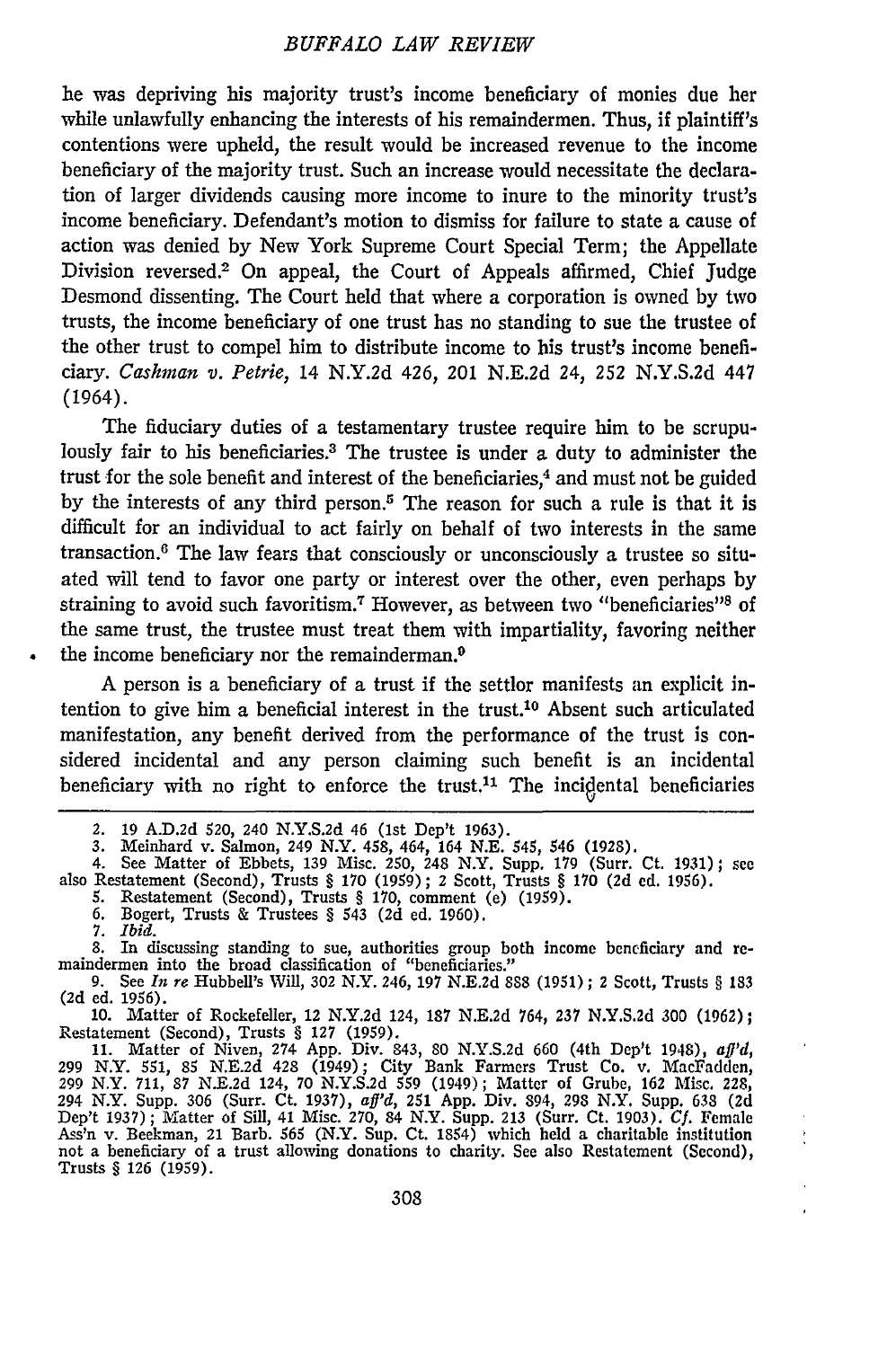of a trust will not be heard to say that such a trust is being mismanaged. In the eyes of the law such incidental beneficiaries are strangers to the trust.<sup>12</sup> In a leading New York case the trust settlor's wife, unmentioned in trust indentures set up for their children's benefit, was denied standing to enforce a trust provision allowing the trustees to pay the costs of maintaining the family house. It was held that the provision was for the benefit of the children alone and when they ceased to reside in her house, plaintiff had no redress.<sup>13</sup> No case challenging this position has been found.

In the instant case the Court applied the general rule of denying all but the dearly intended beneficiaries standing to enforce a trust. In finding no status as beneficiary of the majority trust the Court stated: "The only legal relationship that exists between plaintiff and these individual defendants is plaintiff's status as a minority stockholder in corporations which the defendants direct."<sup>14</sup> Plaintiff admittedly did not bring this action as a minority stockholder and so was found to have "no standing to enforce the fiduciary obligations to others arising from another trust."<sup>15</sup> The Court stated that if the defendant trustee is violating his fiduciary duty to distribute income to his trust's income beneficiary, it is solely the latter's right to object.<sup>16</sup> The courts have been reluctant to allow the testamentary wishes of the settlor to be enforced or enjoined by a stranger, unless he is acting as legal representative of the beneficiary.<sup>17</sup> The majority reasoned that since the trust was established for the ,beneficiaries, they alone should have the right to be heard regarding any possible violation of its provisions. However, since plaintiff had carefully alleged mismanagement, the court expressly reserved to plaintiff the chance to bring a minority stockholder's action to compel increased dividends. Chief Judge Desmond, in his dissent, argued that under section 3013 of the CPLR the complaint requires no more than that "statements in a pleading shall be sufficiently particular to give... notice of the transactions, occurrences, or series ot transactions or occurrences, intended to be proved and the material elements of each cause of action. **. ."** Desmond stated that since the complaint **"..** . contains all the allegations necessary for a suit [in corporate law] to compel payment of dividends  $\dots$ ,"<sup>18</sup> he argued that such allegations, if proven, would make

N.Y.S.2d 559 (1949).

14. Instant case at 430, 201 N.E.2d at 26, 252 N.Y.S.2d at 450.

*15. Ibid.* 16. Instant case at 429, 201 N.E.2d at **26,** 252 N.Y.S.2d at 449.

**17.** Female Ass'n v. Beekman, 21 Barb. 565 (N.Y. Sup. Ct. 1854); Town of Sharon v. Simons, 30 Vt. 458 (1857). See Shaw v. Lawless, **7** Eng. Rep. 353, 356 (1837). It is interesting to note that these latter two cases are the sole authority examined at the original drafting of the Restatement, Trusts § 206, now § 200. 18. Instant case at 431, 201 N.E.2d at **26,** 252 N.Y.S.2d 450-51.

<sup>12.</sup> Hall v. Gardiner, 126 F.2d 227 (1942); Steed v. Carmichael, 223 Ala. 193, 134<br>So. 885 (1931); City Bank Farmers Trust Co. v. MacFadden, 299 N.Y. 711, 87 N.E.2d<br>124, 70 N.Y.S.2d 559 (1949); Loftin v. Kenan, 250 App. Div § 200 (1959); 2 Scott, Trusts § 200 (2d ed. 1956). **13.** City Bank Farmers Trust Co. v. MacFadden, 299 N.Y. 711, **87** N.E.2d 124, 70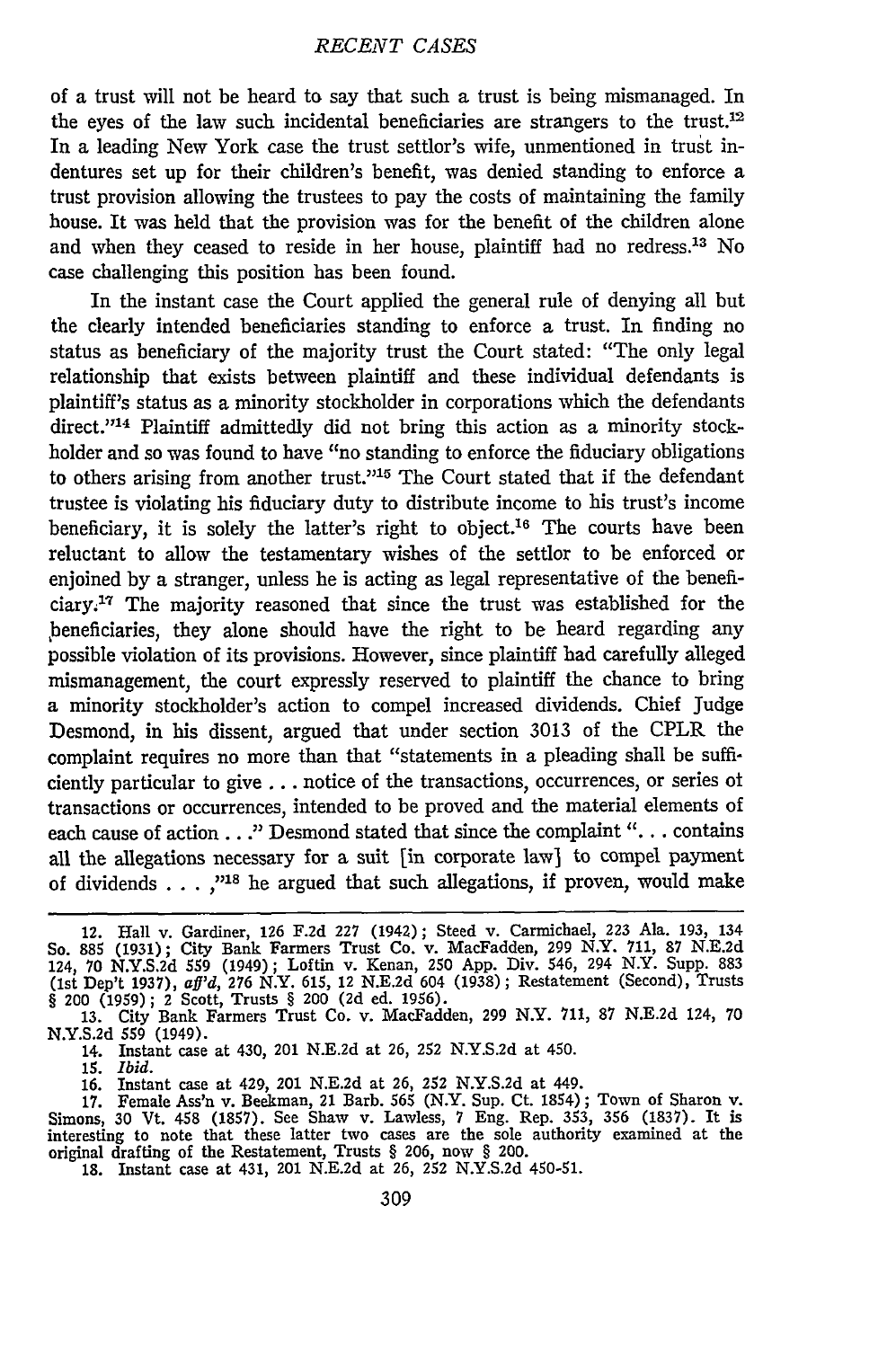out a strong case for holding that the piling up of reserves was in bad faith or was an abuse of director's discretion.

The estate corporation, which has been defined as "any close corporation, a controlling interest in which is held by executors or testamentary trustees,"<sup>19</sup> presents unique problems. The subject is of special interest because it involves the policy considerations behind the law of trusts and the law of corporations in a peculiar setting. As was predicted in 1937, "the role of a third party as stockholder in an estate corporation may prove an unhappy one."20 Trustees of estate corporations have been advised to acquire a directorate in the organization and to supervise diligently the administration of corporate affairs.2' Thus such a directorate will be bound by its fiduciary trust obligations and at the same time be required to comply with corporate standards of fiduciary duty.<sup>22</sup> The payment of dividends may very satisfactorily fulfill his trust obligations, but nevertheless damage the financial structure of the corporation. The stockholder who finds himself considered a stranger to the trust, is thus likely to have his financial interests controlled by a testamentary provision which he cannot attack. If the stockholder made his investment with knowledge of these peculiar circumstances, the denial of his right to complain does not seem as harsh.<sup>23</sup> When, as in the instant case, the stockholder finds himself thrust into this unenviable position by virtue of a subsequent formation of a trust, with certain of his rights diminished, perhaps equity should afford him relief.<sup>24</sup> Aside from corporate law, he is usually remediless.<sup>25</sup> There are good reasons why, as in the instant case, a plaintiff seeking increased dividends is reluctant to sue under the theory of corporation law. To succeed in compelling increased dividends in corporate law, the plaintiff must prove fraud, dishonesty or bad faith on the part of the directors in establishing the dividend policy.<sup>26</sup> To succeed in establishing a breach of a trustee's obligations much less is required. Poor judgment, carelessness, or even slight personal involvement may be sufficient to enable the plaintiff to succeed in his action.<sup>27</sup> The courts appear

while he may sell his stock, a prospective buyer could well demand a price far below<br>its prior worth in view of its hampered status.<br>25. Cahn, *Estate Corporations*, 86 U. Pa. L. Rev. 136, 145 (1937).<br>26. City Bank Farmers **35** Misc. 2d 949, 231 N.Y.S.2d 383 (Sup. Ct. 1962) ; 11 Fletcher, Corporations § 5325 (Rev.

ed. 1958). See generally Note, 64 Harv. L. Rev. 299 (1950).<br>27. See generally Loring, A Trustee's Handbook §§ 18-28 (6th ed. 1962) and 2 Scott,<br>Trusts § 170 (2d ed. 1956). Compare N.Y. Personal Property Law § 21.

**<sup>19.</sup>** Cahn, *Estate Corporations,* 86 **U.** Pa. L. Rev. 136 (1937). 20. *Id.* at 144. See also O'Neal, Close Corporations, § 8.08 (1958). See generally Note,

<sup>64</sup> Harv. L. Rev. 299 (1950).<br>21. Babcock v. Chicago Ry. Co., 325 Ill. 16, 155 N.E. 773 (1927); Union Trust Co. of<br>Springfield v. Nelen, 283 Mass. 144, 186 N.E. 66 (1933); Shelley v. Creighton, 140 N.J. **Eq. 603, 55** A.2d 646 (1947); Commonwealth v. Dalzell, **152** Pa. **217,** 25 At]. **535 (1893).** 22. *In re* Hubbell's Will, **302** N.Y. 246, **97** N.E.2d 888 (1951).

**<sup>23.</sup>** See Gause v. Commonwealth Trust Co. of New York, **196** N.Y. 134, 154, **89** N.E.

<sup>476, 482 (1909).</sup> 24. No cases have been found supporting this position. It may be considered that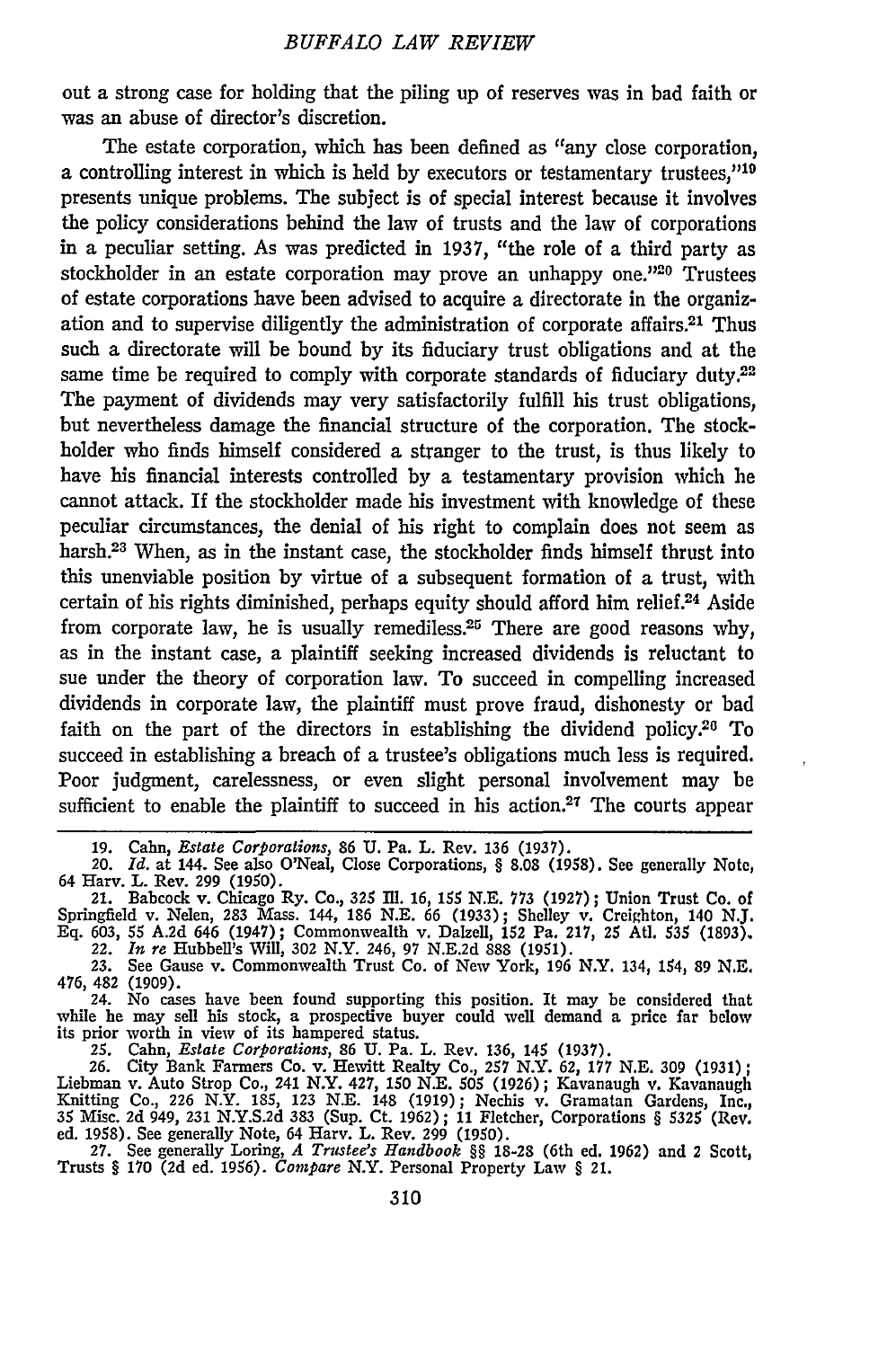hesitant to substitute their judgment for the judgment of a board of directors, to whom has been delegated dividend policy determination.<sup>28</sup> This places a heavy burden of proof upon the complaining shareholder.<sup>29</sup> Of the many cases brought seeking such relief, it has been granted in relatively few instances.<sup>30</sup> When the directors are protected as trustees interested in their own beneficiaries, and the beneficiaries themselves do not choose to sue to achieve an equitable proportion between the income beneficiaries' dividends and the remaindermen's interests, the third party is at a decided disadvantage. In corporations other than estate, a minority stockholder dissatisfied with dividend policy may seek proxy votes or join with other disgruntled stockholders. When the majority is held as one, as in a trust, such relief becomes very difficult if not impossible to obtain. There is a second objection: the trustee owes a fiduciary duty to both his income beneficiary and his remainderman-a duty to treat each equitably and to favor neither over the other.<sup>31</sup> But only intended beneficiaries may seek to redress such a breach. In the instant case there are two trustees. The majority trustee has control of the corporation and thus establishes the amount of the dividend. Fifty-one per cent of the dividends declared inure to the majority trust's income beneficiary—forty-nine per cent to the minority. If the majority trustee is allowed to violate his duty to distribute to his own income beneficiary in accordance with the instrument, then, too, the minority trust's income beneficiary may also be treated unfairly-and yet be without the ability to complain. The remaindermen are not likely to bring suit since their trust corpus is being increased. Thus, if the income beneficiary of the majority trust cannot be compelled to institute an action on her own behalf, the income beneficiary of the minority is nearly remediless because of the increased burdens of proof required by a stockholder's suit to compel increased dividends. This situation allows the remaindermen of both trusts to be implicitly favored. The minority trustee is thus unable to meet his duty to maintain a proper balance between his income beneficiary and his remainderman. A lesson may be learned from the instant case. The problems encountered might be avoided by the stock donor transferring only a life interest in the controlling share of stock. This would still allow the surviving partner-donee to have control of the corporation, and insure its continued success. However, upon the donee's death, the stock would revert back to the donor's beneficiaries-creating for them a more favorable bargaining position. Another method of avoiding the standing-to-sue problem may be to provide in the corporate bylaws that the placing of the majority of stock in a trust will require the naming of the minority stockholder as a beneficiary to insure the required standing. Such a provision could also be placed in the trust indenture.

<sup>28.</sup> Henn, Corporations § 328, at **508 (1961).**

<sup>29.</sup> *Id.* at 508-09.

<sup>30.</sup> Id. at 509. See generally Note, 64 Harv. L. Rev. 299 (1950).<br>31. Redfield v. Critchley, 252 App. Div. 568, 300 N.Y. Supp. 305 (1st Dep't 1937)<br>af<sup>1</sup>d, 277 N.Y. 336, 14 N.E.2d 377, reargument denied, 278 N.Y. 483, 15 N.